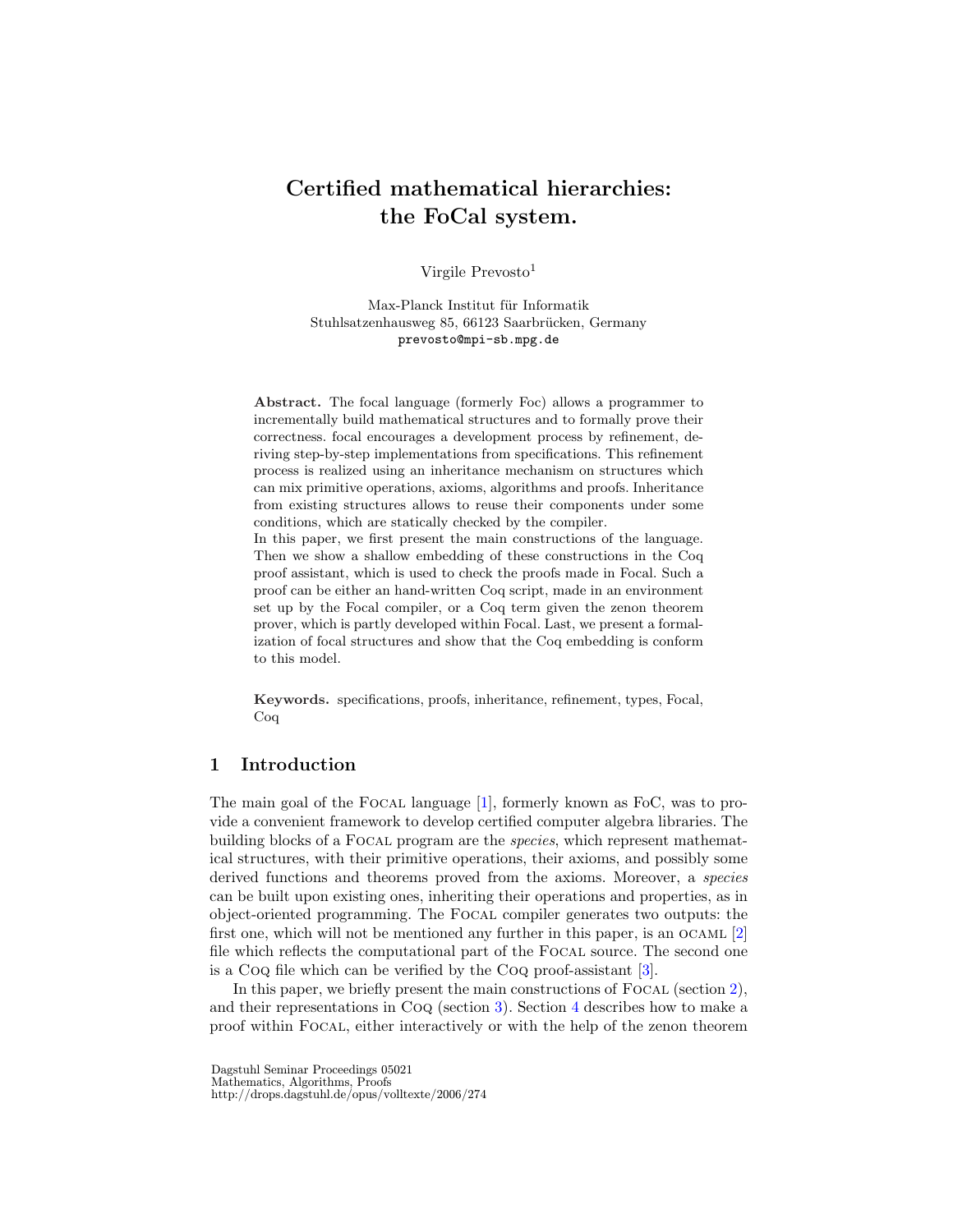prover (distributed with Focal). Last, we focus in section 5 on the mixDrecs structures, which are direct representation of species in Coq (in contrast with the translation of Sect. 3, which is much more operational).

# 2 The Focal Language

### 2.1 Species

As we have just said, a FOCAL *species* represents an algebraic structure, such as groups or rings. Each species is composed of methods, identified by their names. There are three kinds of method: the carrier type, the programming methods and the logical methods.

Carrier: It is the type of the elements manipulated by the algebraic structure. It is introduced by the keyword rep. Each species must have an unique carrier.

Programming methods: They represent constants and operators.

Logical methods: Such methods represent the properties of the programming methods. Following the Curry-Howard isomorphism  $\vert 4 \vert$ , the type of such a method is a statement, while its body is a proof. Statements are constructed over boolean expressions with the usual connectors (and, or,  $\rightarrow$ , not) and universal  $\textbf{(all)}$  and existential  $\textbf{(ex)}$  quantification over a FOCAL type (including the carrier type of the species). The language used for the proofs will be presented below in section 4.1.

Moreover, each method can be either declared or defined. Declared methods represent the primitive operations of the structure, as well as its axioms. Defined methods represent derived operations, and (some of) the theorems that can be proved inside the structure. The carrier itself can also be declared (in which case it is only an abstract data-type), or defined, that is bound to a concrete type.

To clarify these different kinds of methods and give an example of Focal syntax, we can define a species representing groups:

```
species additive-group =rep;
  sig plus in self \rightarrow self;
  property assoc: all x y z in self,
   self!plus(x, self!plus(y, z)) = self!plus(self!plus(x, y), z);sig opp in self \rightarrow self;
  sig zero in self;
  property plus_opp: all x y in self,
  self!opp(self!plus(x,y)) = self!plus(self!opp(x), self!opp(y));property opp-opp: all x in self, self!opp(self!opp(x)) = x;
  let \text{minus}(x, y) = \text{self!plus}(x, \text{self!opp}(y));let id(x)=self!minus(x, self!zero);theorem minus_opp:
    all x y in self, self!\text{minus}(x, y) = \text{self}! \text{opp}(\text{self}! \text{minus}(y, x))proof: by plus_opp, opp_opp def minus;
  . . .
```
end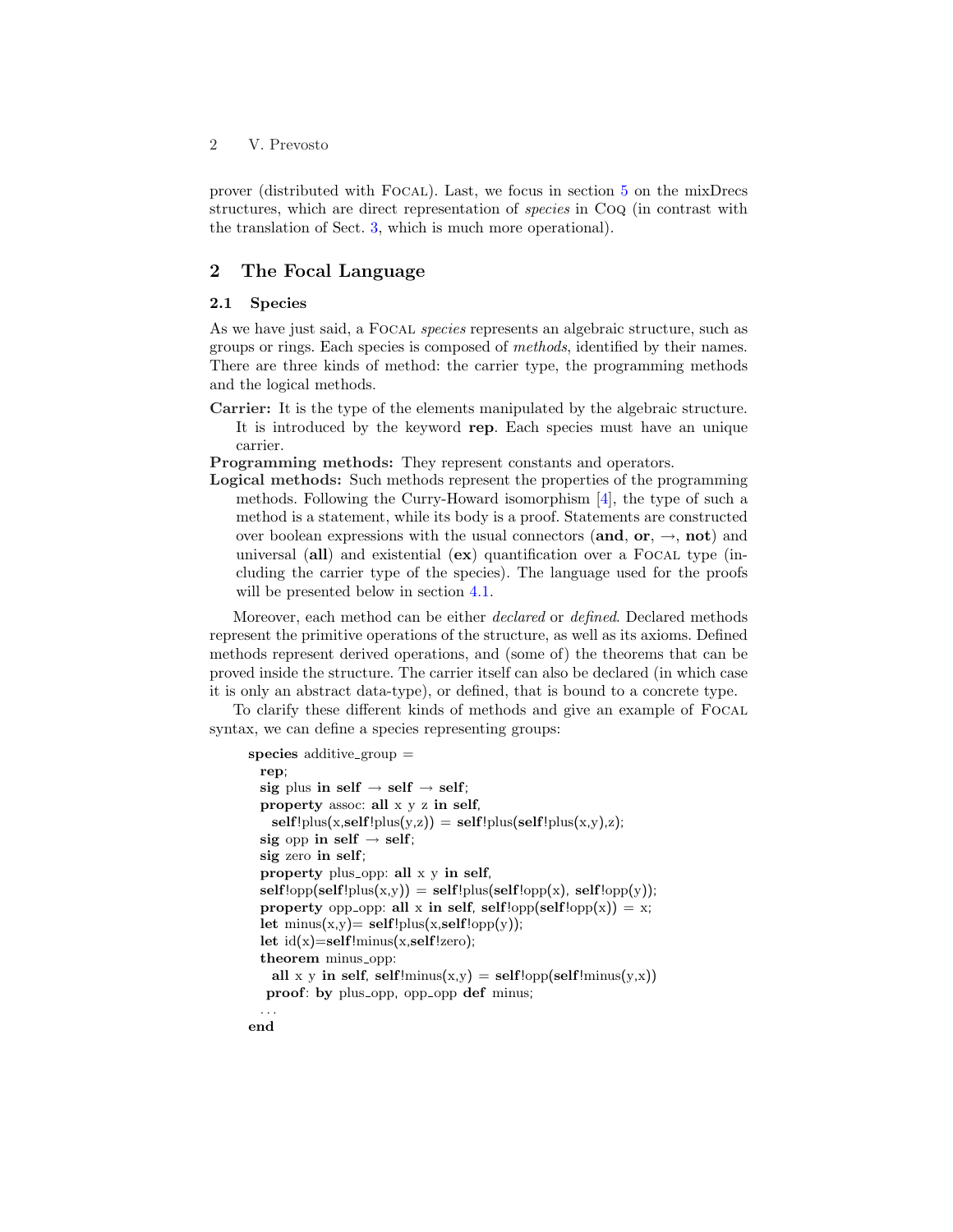First, there is the declaration of the abstract carrier rep. Then we give the signature of *plus*, a binary operation over **self**: **self** refers to the current species being defined (hence the method calls have the form self!plus), and, as often in mathematics, we identify the whole structure and its carrier. After that, we state a logical **property** of *plus* (namely that it is associative). In addition, we declare a unary operation opp together with some of its properties. We also define (through the let keyword) new operations, minus, from plus and opp, and id from minus and zero. In addition, we state a theorem about minus which can be derived from the properties of plus and opp and the definition of minus.

### 2.2 Inheritance

In mathematics, we usually do not define an algebraic structure "from scratch", as we have just done for the groups. On the contrary, we build a new structure by refining pre-existing ones with new axioms and/or operators. This is also the case for Focal, where a species can inherit from previous ones. For instance, given a species monoid with an associative operation mult and a neutral element one, we can define the species ring as follows:

```
species ring inherits group, monoid =property distrib: all x y z in self,
   self!mult(x, self!plus(y, z)) = self!plus(self!mult(x, y), self!mult(x, z));let zero = self!minus(self!one, self!one);
  . . .
end
```
ring has all the methods that were present in group and monoid. In addition, it declares a new method distrib, and provides a definition for zero, which was only declared in group. In addition, a new species can of course directly define a new method. It can also redefine a previously defined method. For instance, if we want to build the ring  $\mathbb Z$  with a carrier set to the native int type of FOCAL, it would be far more efficient to define zero as 0 instead of the generic definition provided in ring. On the other hand, the type of the methods must remain the same. This constraint guarantees that the new species is a particular instance of the species it inherits from. Similarly, in case of multiple inheritance, the methods with a same name in the two parents must have the same type. If several methods are defined, we select the definition coming from the rightmost species in the inherits clause. This is also true for the carrier, whose implicit name is rep.

### 2.3 Parameters

Another important feature is the parametrization of a species by another one. For instance, we can define univariate polynomials over an arbitrary ring as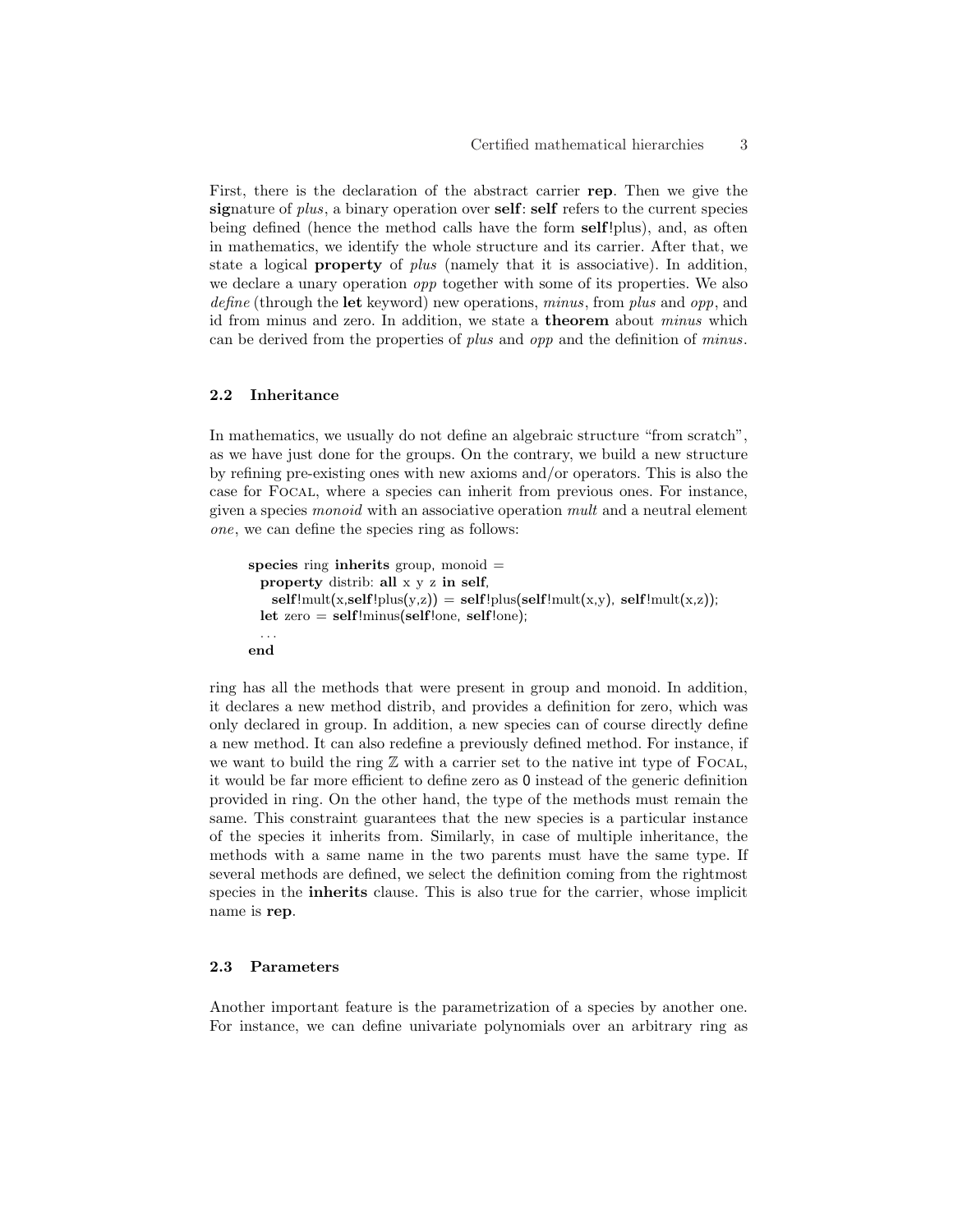4 V. Prevosto

### follows:

```
species univariate polynomial (a is ring) inherits ring =rep = list(a * int);let zero = Nil;
let plus(x,y) =
 match(x,y) with
  | Nil, y \rightarrow y | x, Nil \rightarrow x| Cons((coeffx,degx) as monomialx,tailx),
            Cons((coeffy, degy)) as monomialy,taily) \rightarrowif degx = degy then
               if not(a!plus(coeffx,coeffy) = a!zero) then
                 Cons((a!plus(coeffx,coeffy),degx),
                      self!plus(tailx,taily))
               else self!plus(tailx, taily)
              else . . . ;
end
```
In the body of the species polynomial, a represents a ring. In particular, we can call any method from ring on it, such as a!plus in the definition of the addition of two polynomials. We also define the carrier of polynomial in term of the carrier of a (again, a!rep is identified with a itself in a type). Namely, a polynomial is a list of pairs composed of a coefficient and a degree.

### 2.4 Collections and Interfaces

In the definition of polynomials above, a should represent any instance of ring in which all the methods are defined (*i.e.* in which all functions have an implementation and all properties are proved). Indeed, polynomial can call any method whose name appears in ring, and a has to provide an implementation for it. On the other hand, since we allow redefinitions, polynomial itself can not make any assumption on the particular form of these implementations, even for methods that are defined in ring itself. Indeed, we can instantiate a with a structure that redefines it. These points lead to two dual notions in Focal:

- Each species must implicitly define an interface, obtained by replacing its defined methods by the corresponding declarations. Parameters are then seen through the interface of the species they are required to implement.
- When a species has all its methods defined, we can choose to transform it into a collection. Only collections can be used to instantiate parameters. Moreover, a collection is itself seen through its interface. In particular, its carrier is abstracted, in order to preserve possible invariants (for instance, polynomials are not arbitrary lists: they are ordered according to the degree, and we don't have coefficients equal to a!zero).

### 2.5 Dependencies

As we can see from the examples above, the methods of a given species are not independent from each other. Dependency analysis plays an important role in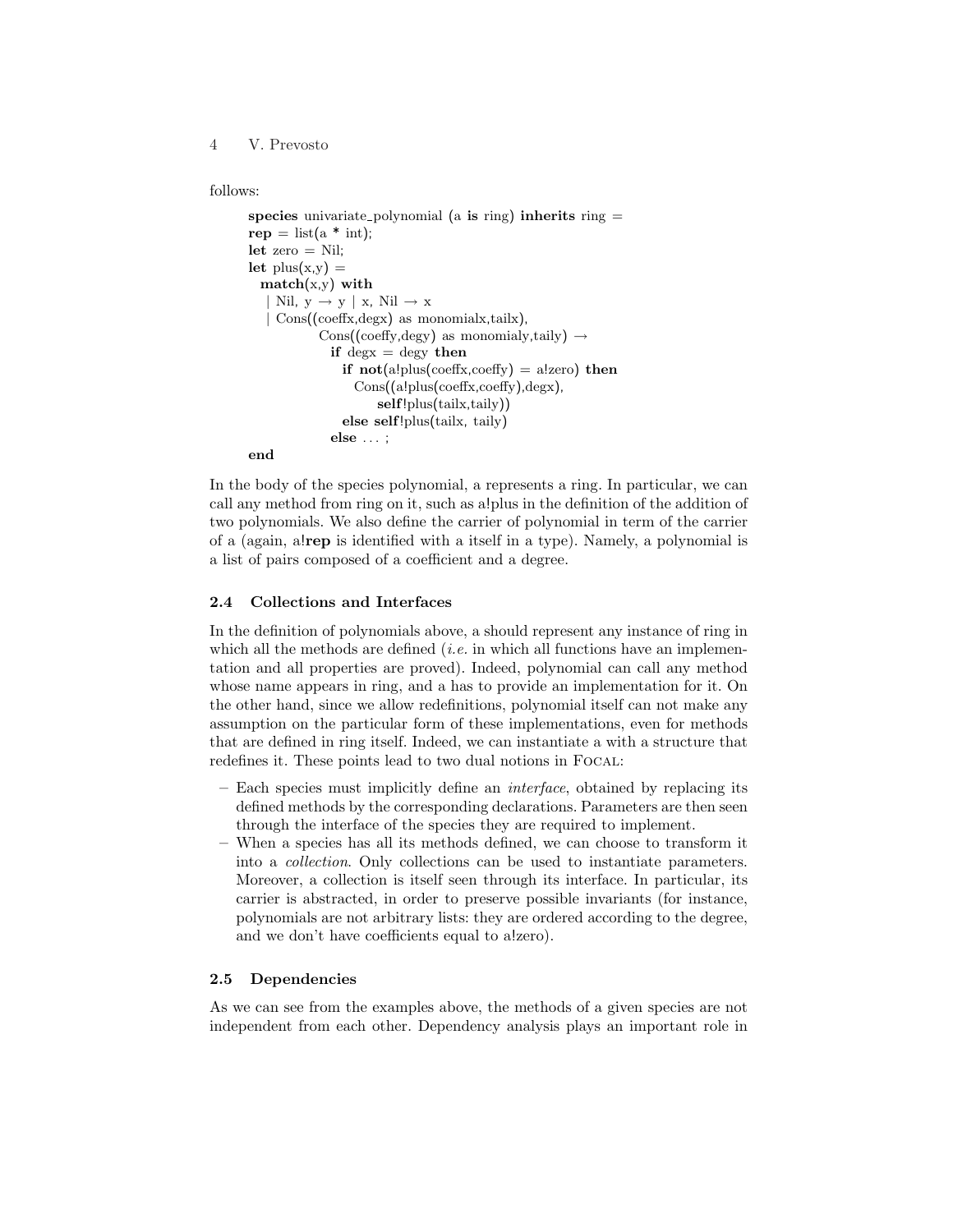Focal compilation. It is presented in detail in [5], but we give an overview of the issues in this paper. Intuitively, a method m of a species s depends upon a method m' if there is a call to self!m' in m. Such a call can occur in the type of m (with a reference to the carrier) as well as in its body. Of course, statements and proofs have dependencies too. The first point of dependency analysis is to avoid cycle of dependencies between the methods of s outside of definitions explicitly flagged as recursive, which lead to proof obligations in order to ensure termination.

When it comes to proofs, we have to distinguish between two kinds of dependencies. There is a decl-dependency from m upon m' if only the type -or the statement- of m is needed to check the proof. On the other hand, there is a def-dependency if we have to unfold the definition of m' during the proof. Def-dependencies might also appear in statements, as shown by the following case:

```
species s =rep = nat;property foo: all x in self, nat\_plus(x,1) > 0end
```
The statement of foo is correct only if we know that the carrier is bound to nat. Otherwise, we can not give an argument of type self to nat plus (assuming nat plus is the addition over nat). However, such def-dependencies are rejected by Focal. Indeed, this would prevent us from deriving an interface for species such as s, since we can not abstract their carrier.

When it comes to inheritance, def-dependencies have another drawback. Indeed, if we want to redefine a method m', all the proofs that def-depends upon m' will become invalid in the new species. Focal erases them during inheritance resolution, but it means that we'll have to do them later for the new version of m'. Since doing a proof can be quite time-consuming, it is important to minimize the number of erasure during a development. Some solutions to this issue are proposed in [6], but this topic seems to be worth further investigations.

# 3 Coq Translation

Focal uses Coq as a back-end to verify the proofs made in the species. In this section, we present briefly the compilation of FOCAL constructions into CoQ. A complete definition of the translation is to be found in [7], as well as proofs that it returns well-typed Coq term (provided the Focal development is itself well-formed of course).

### 3.1 Overview of Code Generation

The representation of a species is encapsulated in a Coq module. Such a module is composed of the following parts: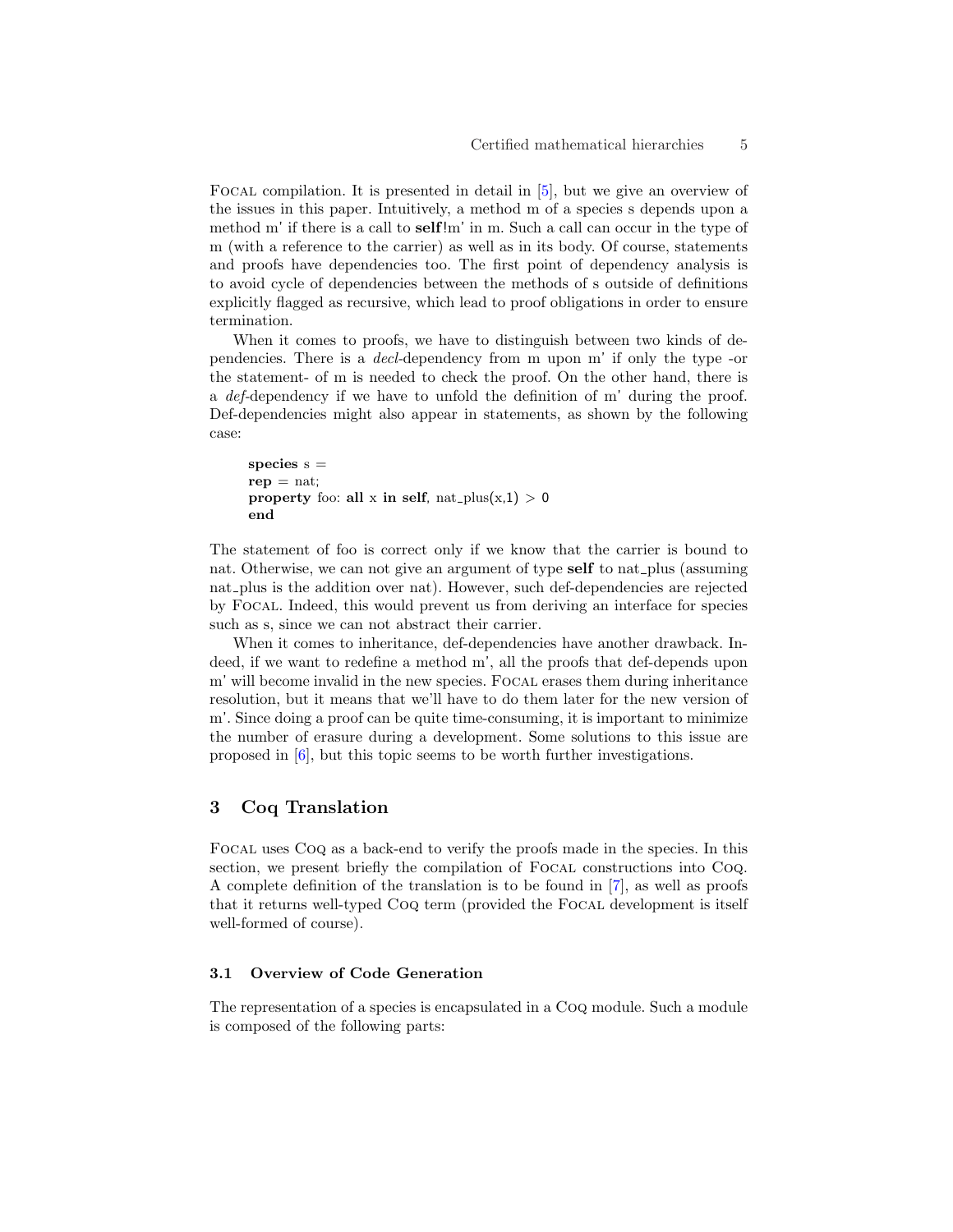- 6 V. Prevosto
- First, we find a record type corresponding to the interface of the species. This type has one field for each method in the species, regardless of its origin (inherited or not).
- Declared methods are represented by variables (also called Parameters in Coq terminology for modules).
- If a method is (re)defined in the species body, a corresponding method generator is given on the Coq side. It is a generic definition obtained by performing some abstractions, which allows to simulate the late binding mechanisms of Focal, that is the fact that a call to self!m must always use the latest definition available for m. They are described more precisely in the next section.
- All defined methods are represented by definitions that are local to the module. Such definitions are obtained by applying the corresponding method generator (that may come from a preceding module) to the arguments specific to the current module. This allows to let Coq verify the correction of Focal inheritance resolution.
- When we want to define a collection from a completely defined species, we just have to bind together these local definitions into a record of the type given at the beginning of the module.
- Inheritance is handled by defining coercions between the record types. Since a species can not change the types of inherited methods, this consists mainly in forgetting the fields that are not present in the old record. Once the coercion is defined, we can rely on the implicit coercions mechanism of Coq.
- Last, parameters are represented as abstractions in the definition of the record type and the method generators. They also give rise to Coq parameters in order to be able to perform the local definitions mentioned above.

As an example, we can see how polynomial is represented in Coq:

Module Polynomial.

Record species (a: Ring.species): Type := { rep:> Set; zero: rep; plus: rep  $\rightarrow$  rep  $\rightarrow$  rep; ... }.

Parameter self<sub>-a</sub>: Ring.species.

Definition rep\_gen: Set := fun (a: Ring.species)  $\Rightarrow$  list (a\*int).

**Local** self-rep:  $Set := rep\_gen$  self-a.

. . .

**Coercion** polynomial to ring  $:=$ fun (a: Ring.species)  $\Rightarrow$  fun (p:species a)  $\Rightarrow$ **Ring** build species (rep p) (zero p) (plus p)  $\dots$ .

First, we define a new record type, parameterized by a ring. The declaration of the rep field indicates an implicit coercion from such a record to its carrier (corresponding to the syntax of Focal types). Then we declare a parameter of the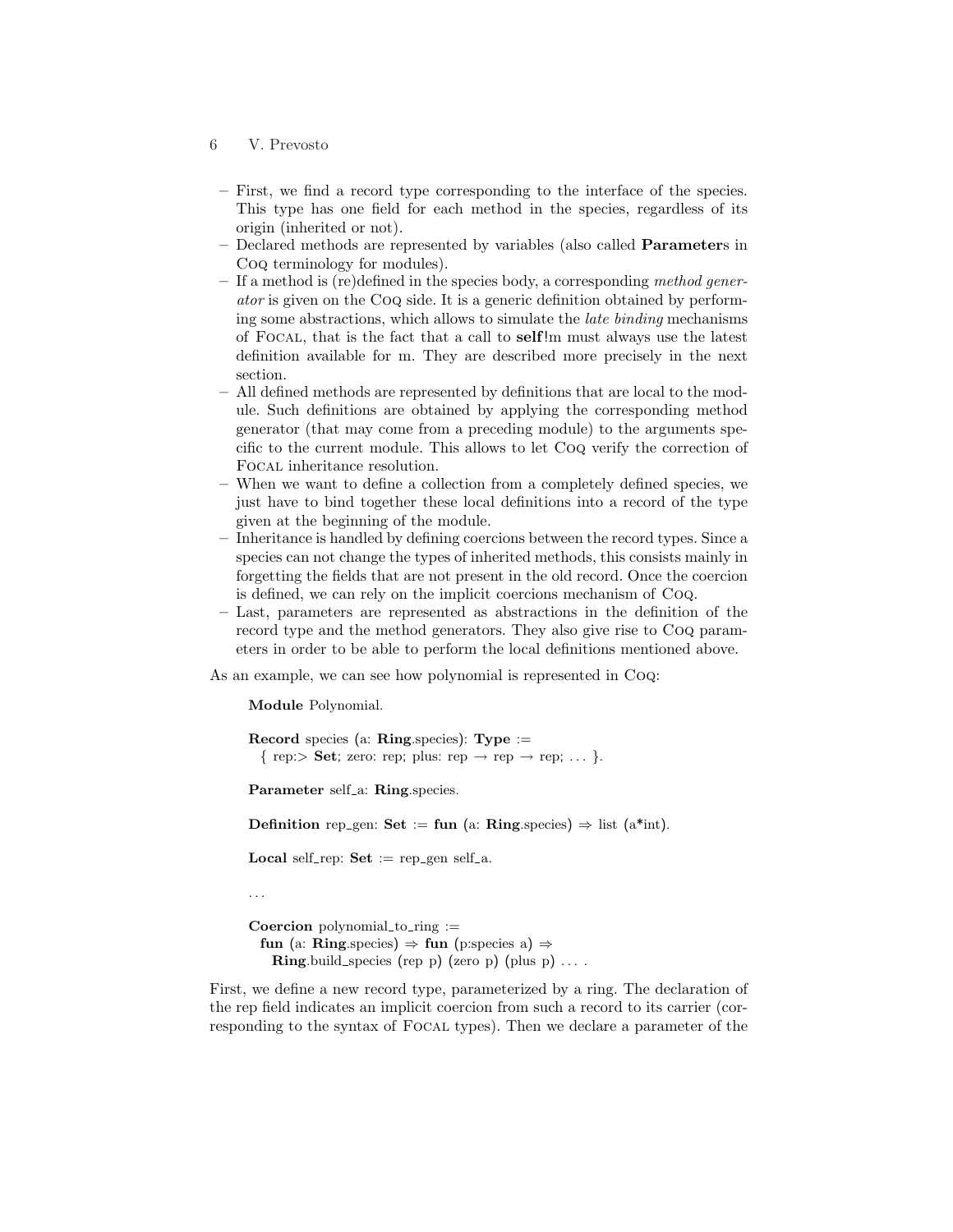whole module of type **Ring**.species. After that, we find the method generator of rep, abstracted with respect to a, and the local definition of the carrier, obtained by applying the generator to the parameter self a. Last, after all methods have been treated (in an order compatible with the dependencies between them), we find a coercion from the species record to **Ring** species, since polynomials inherits from ring.

### 3.2 Method Generators

Let us have now a closer look to the *method generators*. As already said, their main purpose is to handle late binding. Namely, take a method m is defined in a species s, and decl-depends upon a method m', which is also defined in s. Then, if s' inherits from s and redefines m' but not m, we want that the method m of s' use the new definition of m'. Basically, to obtain a method generator, we just have to abstract the body of m with respect to m', and apply it to the two different definitions of m' in s and s'. However, things are a little bit more complicated. First, we have to take into account the def-dependencies of m. By hypothesis, we can not abstract the definition of m with respect to them. On the contrary, if m def-depends upon d, we must provide the definition of d in s. To achieve that, we can use the corresponding method generator (from s or one of its ancestor), but d has itself dependencies, that must be taken into account when computing the abstractions of the method generator of m. Likewise, if m' type is a statement, then it might also have dependencies, with respect to whom the method generator of m must be abstracted. All this makes the computation of the necessary abstraction a bit tricky, but in the end we come up with well-typed Coq terms that can be used to generate a method m in s and all its descendant (unless m is redefined, of course). For instance, the method generator corresponding to the minus and minus opp methods of section 2 are the following:

```
Definition minus_gen:=
  fun(rep: Set) \Rightarrow fun(plus: rep \rightarrow rep \Rightarrow fun(opp: rep \rightarrow rep) \Rightarrowfun (x, y:rep) \Rightarrow plus(x, opp(y)).Definition minus_opp_gen:=
  fun(rep:Set)⇒ fun (plus:rep → rep → rep)⇒ fun (opp: rep → rep)⇒
    let minus = (minus gen rep plus opp) in
      fun (plus_opp: ...) \Rightarrow ...
```
minus gen is simply an abstraction over rep, plus and opp. minus opp gen contains in addition a definition of minus, obtained by applying minus gen to the appropriate representations of rep, plus and opp in the context of the theorem generator.

# 4 Making Proofs in Focal

The preceding section gives an overview of the translation of a FOCAL species into Coq so that Coq can verify the proof of the theorems made in Focal. It is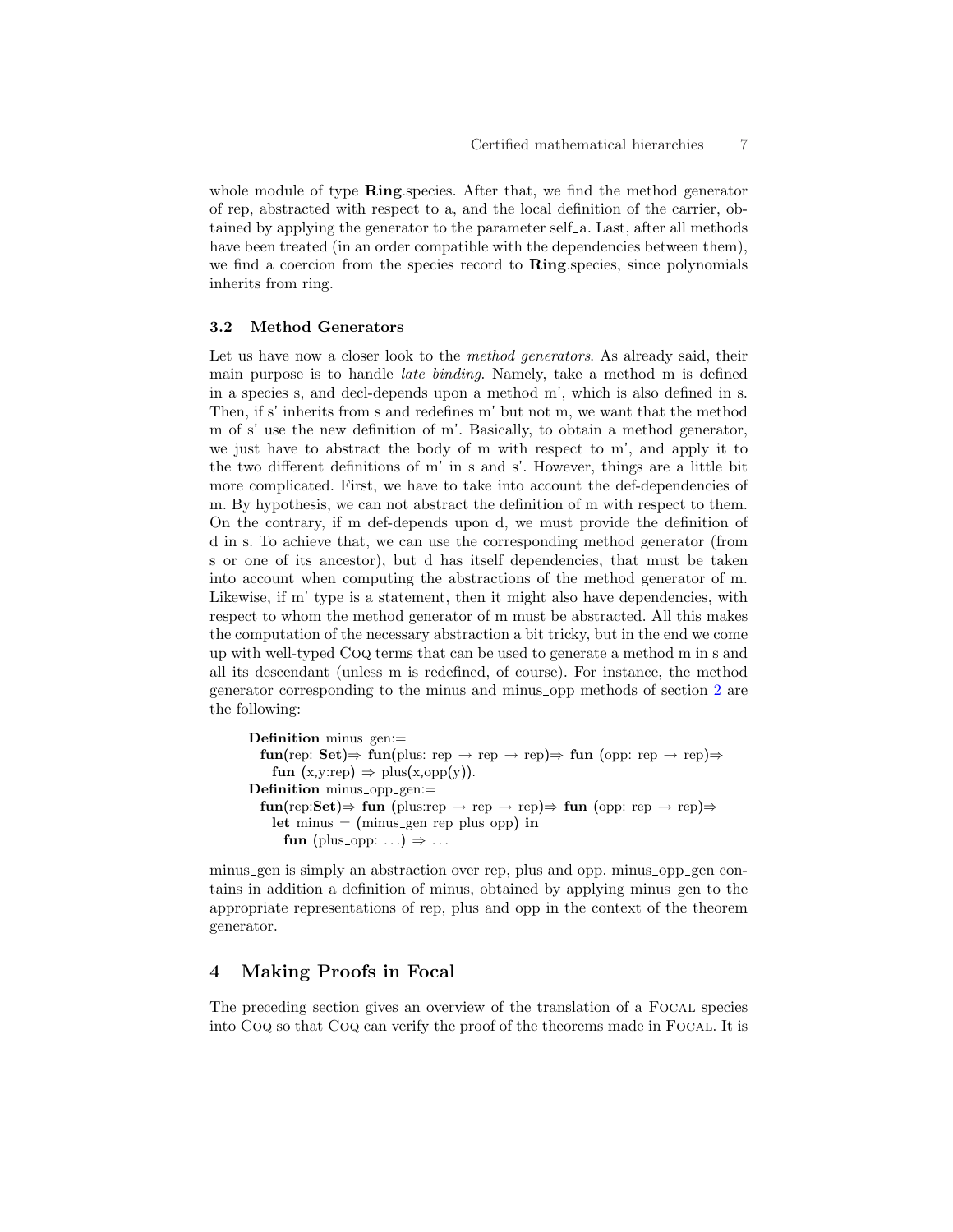now time to see how such a proof can be written. There are two possibilities. The first one is to give directly a Coq script or a Coq term. The second one relies on the zenon theorem prover, due mostly to Damien Doligez, which is developed as part of the Focal project. We concentrate on the latter one in the remaining of the section.

### 4.1 The proof language

The proof language used to communicate with zenon is quite similar to the one proposed by Lamport in [8]. Namely it consists on a hierarchy of proof steps, where each step represents a lemma which can be derived from the steps of the inferior levels. We can take as an example a theorem from the Focal standard library. This theorem is given in the meet semi lattice species. This species has a primitive operator, inf, which is associative, commutative and idempotent, and the theorem states that the relation order inf derived from inf by order inf $(x, y) \triangleq \inf(x, y) = x$  is transitive (in fact it is a partial ordering).

```
theorem order inf is transitive : all x \, y \, z in self,
     lorder_info(x,y) \rightarrow lorder_info(y,z) \rightarrow lorder_info(x,z)proof:
  \langle 1 \rangle1 assume x y z in self
                H1: \text{self}! \text{order} \text{inf} (x, y)
                H2: self!order_info(y, z)prove self!order_inf (x, z)\langle 2 \rangle 0 prove self! lequal (x, !inf (x, y))
      by <1>:H1 def self!order inf
    \langle 2 \rangle1 prove !equal (x, self!inf (x, !inf (y, z)))
      by <2>0, <1>:H2, . . . def self!order inf
    \langle 2 \rangle 2 prove lequal (x, selflinf (selflinf (x, y), z))
      by \langle 2 \rangle1, self!inf_is_associative, self!equal_transitive ...
    \langle 2 \rangle prove lequal (x, selflinf (x, z)) by \langle 2 \rangle 2, \langle 2 \rangle0, ...
     <2>4 qed by <2>3 def self!order inf
  <1>2 qed;
```
The first step of the proof is a transcription of the original statement: we introduce three variables x, y and z, and two hypotheses H1 and H2, and claim that we can prove self! order  $\inf(x, z)$  from that. To proceed, we have 5 sub-steps at level  $2, \langle 2 \rangle 0$  to  $\langle 2 \rangle 4$ . The first three ones state some intermediate lemmata, while the qed in the last one says that we have enough results to achieve the proof of the goal at level 1.

The by directives give some hints on how the intermediate lemmata can be proved by zenon. They also allows Focal to compute the decl- and defdependencies of the theorem. Namely, we use here the definition of order inf (in steps  $\langle 2 \rangle 0$  and  $\langle 2 \rangle 4$ , as well as two axioms (in step  $\langle 2 \rangle 2$ ), the associativity of inf and the transitivity of equal, the equality of the lattice. Note that we can also used the hypotheses made in  $\langle 1 \rangle$ 1, as it is done in step  $\langle 2 \rangle$ 0, or even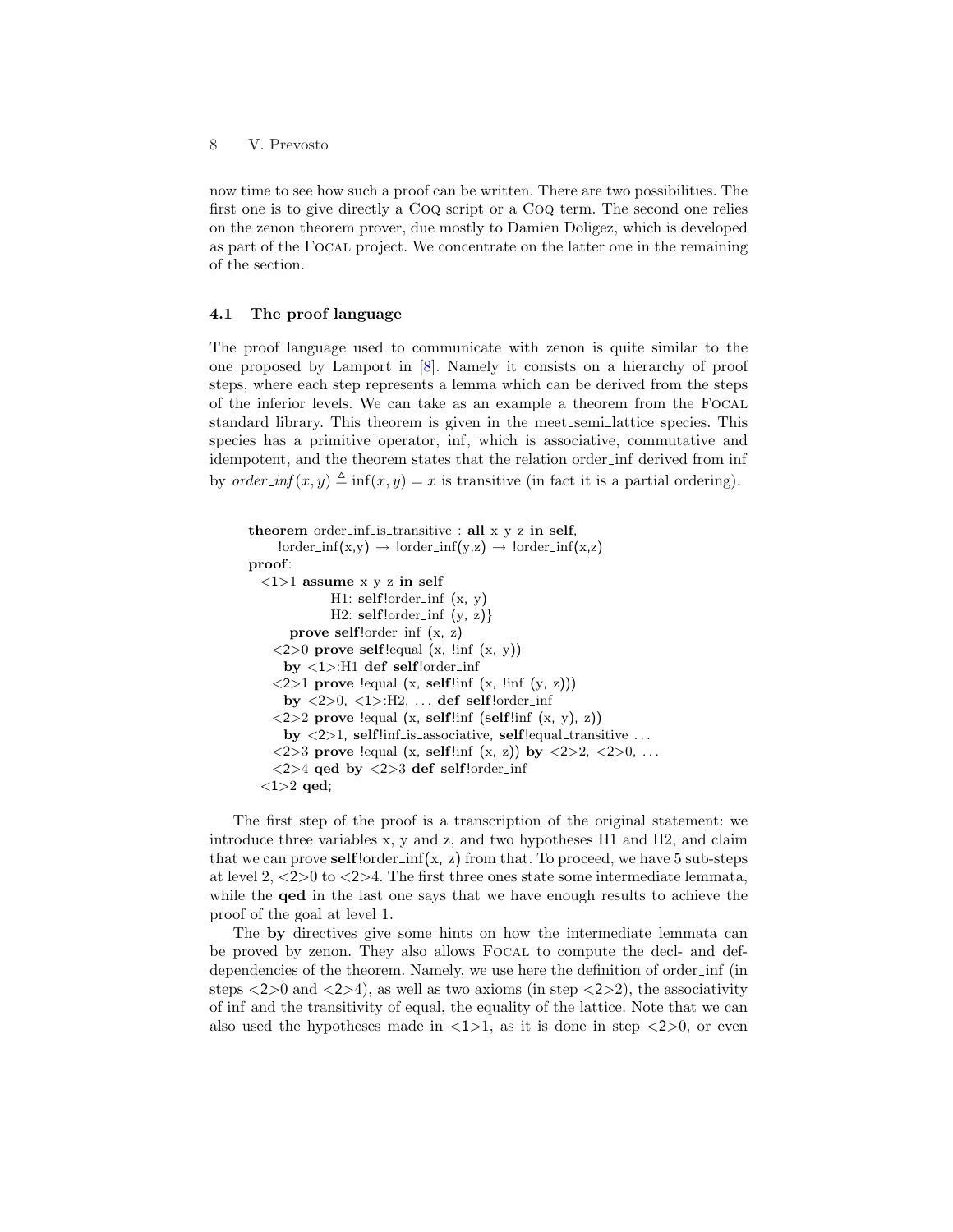steps that have already been proved in the same branch of the proof tree: step <2>4 relies on step <2>3, which uses itself <2>2 and <2>0.

The whole proof is not given to zenon directly. Rather, every single step results in a new formula, which takes into account the by directive, and each of these formulæ is given separately to the prover.

#### 4.2 The zenon theorem prover

Let us now briefly describe zenon itself. As we have already said, it is developed in the Focal project by Damien Doligez and it comes with the Focal distribution. It is a tableaux-based first-order theorem prover, which can deal with equality (although this feature is not yet really used by Focal since most species rely on an abstract equivalence relation and not on the structural equality over terms). Moreover, zenon produces either a Coq script or a Coq term as proof, which can easily be checked by Coq.

Some few words may be added on the relationship between zenon and the dependency analysis of FOCAL. Namely, when a method m of **self** is given in a by directive, Focal interprets that as a decl-dependency upon m, while strictly speaking, this only means that zenon *can* use m, but there is no obligation that m appears in the final proof. Thus, we have to add an artificial binding to m to ensure that the dependency analysis is consistent with the method generator. Moreover, zenon emits a warning in such a case, since unnecessary decl-dependencies may lead to a dependency cycle between theorems. In many cases, such situation could indeed have been prevented by a more careful analysis of what is really needed to do a particular proof.

This led to a somehow interesting issue: there are some statements for which zenon can find a proof only if another method is in the environment, but this method is not used in the final proof: its only role is seems to help zenon heuristics in making efficient choices. This point suggests that finding the appropriate environment in which an automated theorem prover can succeed on a given goal may be quite subtle and deserves some more investigations.

### 5 MixDrecs

MixDrecs have been introduced by Sylvain Boulmé in his PhD  $[9]$  in order to be able to reason about species within Coq. Indeed, the translation presented in section 3 destroys completely the structure of a Focal species: we have a set of method generators and local definitions, but there is no object to represent whole species nor the relations between species. From an operational point of view, this is satisfactory, since the dependency analysis and inheritance resolution are performed by the Focal compiler itself, and Coq is left with smaller terms to type-check. On the other hand, mixDrecs can be seen as a denotational semantics for species. Each mixDrec is a direct representation of a species in Coq, so that the main properties of species can be established formally within Coq logic [10]. The relations between both translations have been investigated in [11,7]. We give a brief overview of these results in the remaining of this section.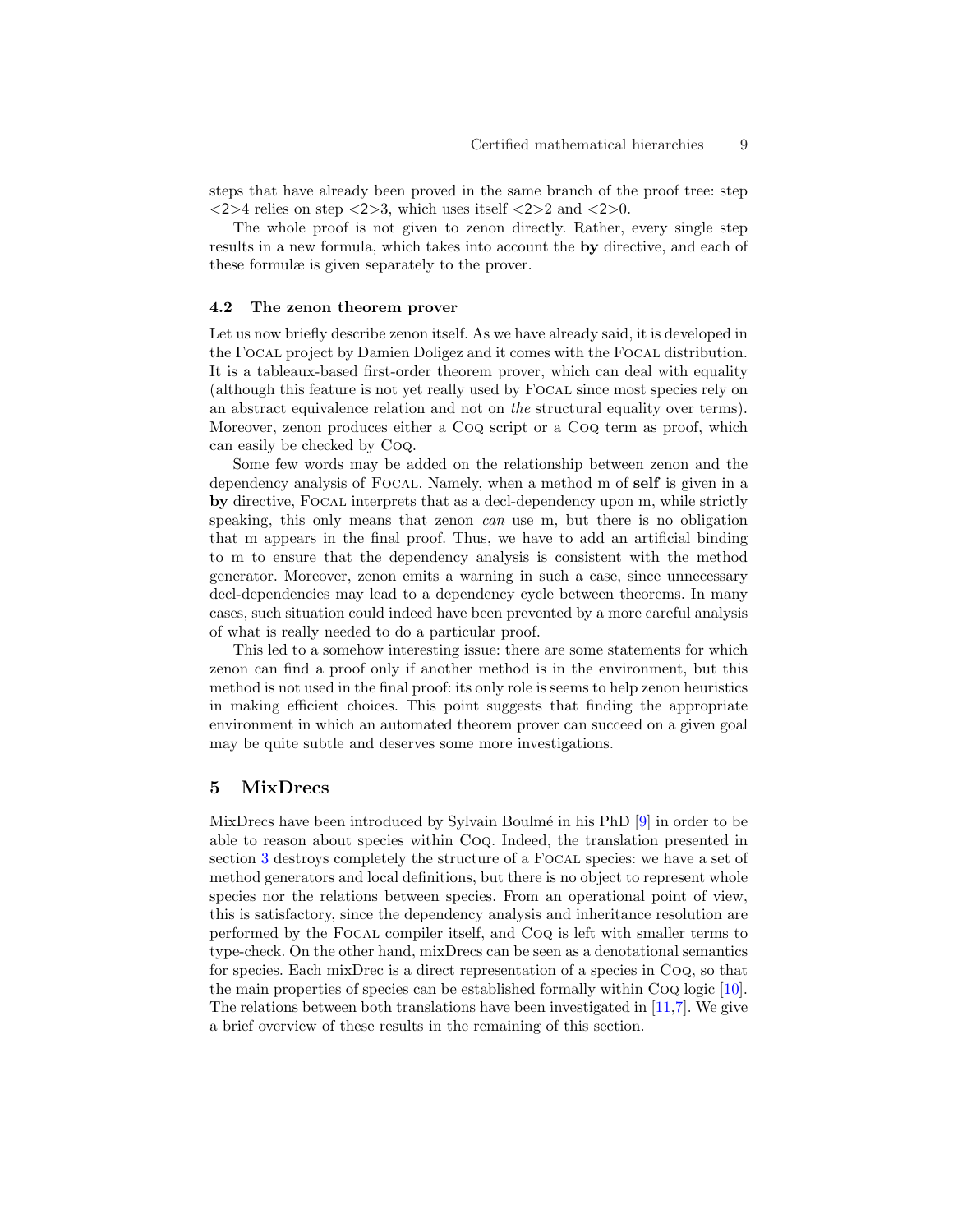### 10 V. Prevosto

### 5.1 Definition

Intuitively, a mixDrec is a tree structure, whose nodes correspond to declared and defined methods. Each node can depend on all of its predecessors. There are three kinds of nodes:

- empty nodes, at the bottom of the tree.
- abstract nodes, corresponding to declared methods. They have a name and a type, and only one successor.
- manifest nodes, corresponding to defined methods. They have in addition a definition, and each of them has two successors. In the first branch, the definition is hidden, while it is accessible in the second branch, so that some nodes can be defined on the second branch, but have to kept abstract on the first one: this correspond to the def-dependencies between methods.

For instance, we can build the mixDrec corresponding to the additive group species seen above:



Fig. 1. a mixDrec for groups

In figure 1, A represent abstract nodes,  $M$  manifest nodes and  $E$  empty nodes. Types and definitions in the label of the nodes have been omitted. In this figure, the first three nodes are abstract. The fourth one is defined and has two sons. In the left-hand side, we do not take into account the definition of minus. Thus, minus opp must also be abstracted, because of its def-dependency. On the right-hand side, we know the definition of *minus*. *minus\_opp* can thus be defined.

A *signature* can be attached to each mixDrec. It corresponds to the interface of a species, and is simply the list of the fields appearing in the mixDrec with their types. An important notion at this level is the notion of *subsignature*,  $s_1: \succ s_2$ . It means that  $s_1$  as at least the same fields as  $s_2$ , but not necessarily in the same order (one must respect dependencies, though. For instance, we can not swap minus opp and minus in the signature corresponding to additive group).

At the mixDrec level, there are two main operations. The first one is the embedding of a mixDrec M of signature  $s_1$  in  $s_2$  when  $s_2$ :  $\succ s_1$ :  $\Uparrow_{s_2} M$ . The nodes of  $M$  are reordered according to  $s_2$  and the missing fields are added as abstract nodes. The second operation is the fusion of two mixDrecs  $M_1$  and  $M_2$ sharing the signature s:  $M_1 \oplus M_2$ . In this case, if two corresponding are manifest in both  $M_1$  and  $M_2$ , the one of  $M_2$  is selected, and we continue the fusion using the abstract branch of  $M_1$ .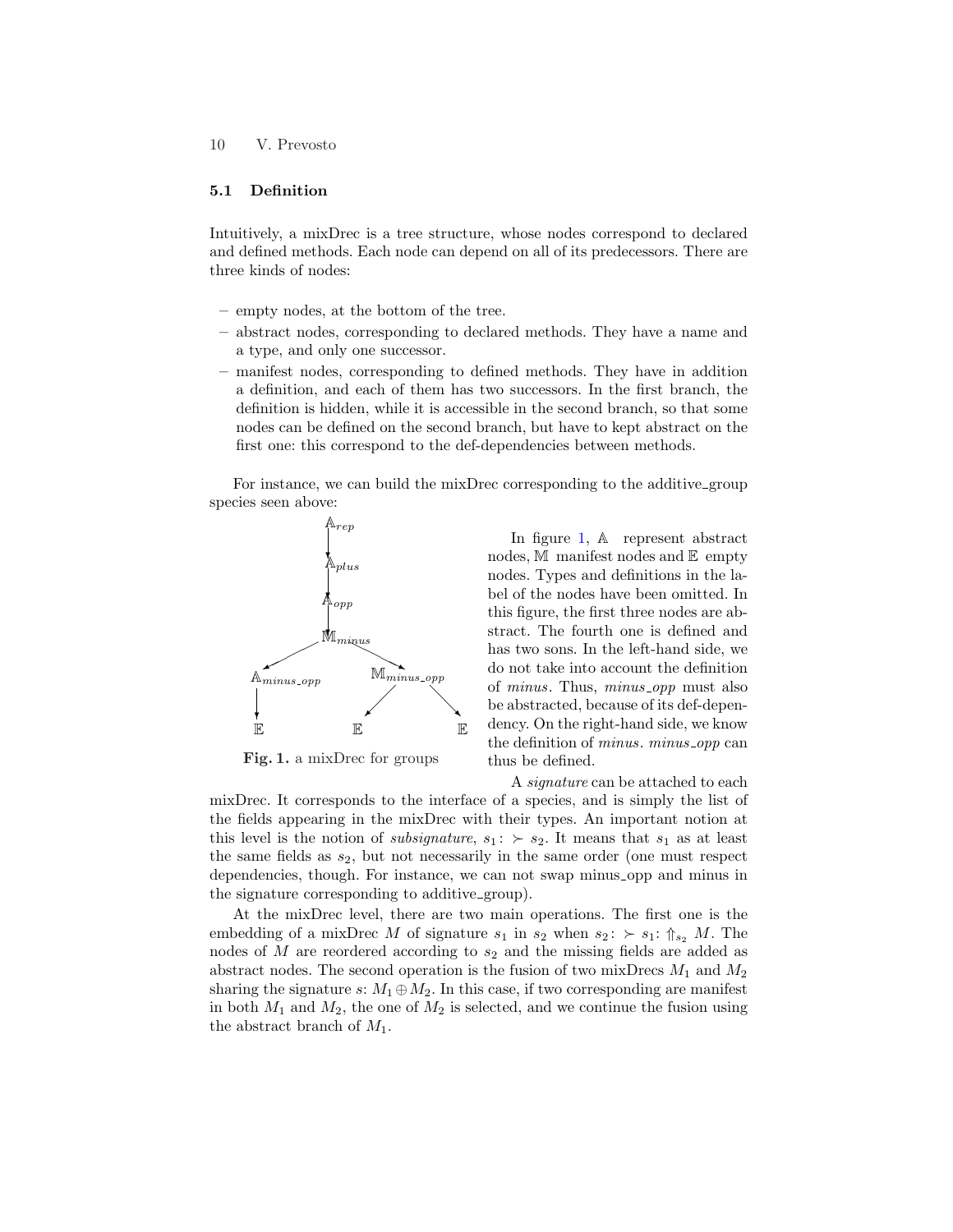#### 5.2 MixDrecs and species

Briefly speaking, any well-formed Focal species s can be transformed in a mix-Drec  $\ll$ s $\gg$  of signature [s]. Indeed, since we do not allow cycle of dependencies, once inheritance has been resolved, we can order the methods of s according to these dependencies.

Moreover, inheritance resolution itself can be expressed through the basic mixDrec operations presented above. More precisely, the following properties hold:

- if s inherits from  $s', \llbracket s \rrbracket : \succ \llbracket s' \rrbracket$
- Simple inheritance, s inherits from  $s_1$ .

Theorem:  $\ll s \gg \bigoplus (\Uparrow_{\llbracket s \rrbracket} \ll s_1 \gg) = \ll s \gg$ 

– Multiple inheritance, s inherits from  $s_1$  and  $s_2$ , without adding new methods

Theorem:  $(\Uparrow_{\llbracket s \rrbracket} \ll s_2 \gg) \oplus (\Uparrow_{\llbracket s \rrbracket} \ll s_1 \gg) = \ll s \gg$ 

### 5.3 MixDrecs and Method Generators

Let us now examine the relationships between method generators and MixDrecs. Namely, given a species s and a method x defined in the body of s, we can "extract" the method generator of x from  $M = \ll s \gg$  in the following sense. First, we can define the minimal definition context for x in  $M$ ,  $\Gamma_M \vdash x$ . Intuitively, this is the most abstract branch of M in which x is defined.  $\Gamma_M \vdash x$  is obtained from  $M$  by replacing any manifest node for which  $x$  appear as manifest in the abstract branch by an abstract node. Moreover, since we are only interested in  $x$ , we replace the successors of the  $x$  nodes by empty nodes. In other words, the only manifest nodes in  $\Gamma_M \vdash x$  correspond to the def-dependencies of x.

We can also define an equivalence relation between mixDrec,  $\Leftrightarrow$ , which allows us to swap two independent fields. Then it is possible to prove that the method generator of x in s corresponds to the smallest mixDrec equivalent to  $\Gamma_M \to \infty$ . This shows that the construction of method generators is correct with respect to mixDrecs' semantics.

### 6 Conclusions

To sum up, we can say that Focal languages has yet all the ingredients needed to build a hierarchy of mathematical structure and express and prove their properties as well as implement algorithms over them. The Coq translation gives strong guarantees on the correction of the proof made by the zenon theorem prover. Last, Focal semantics has solid grounds in the form of the mixDrec model.